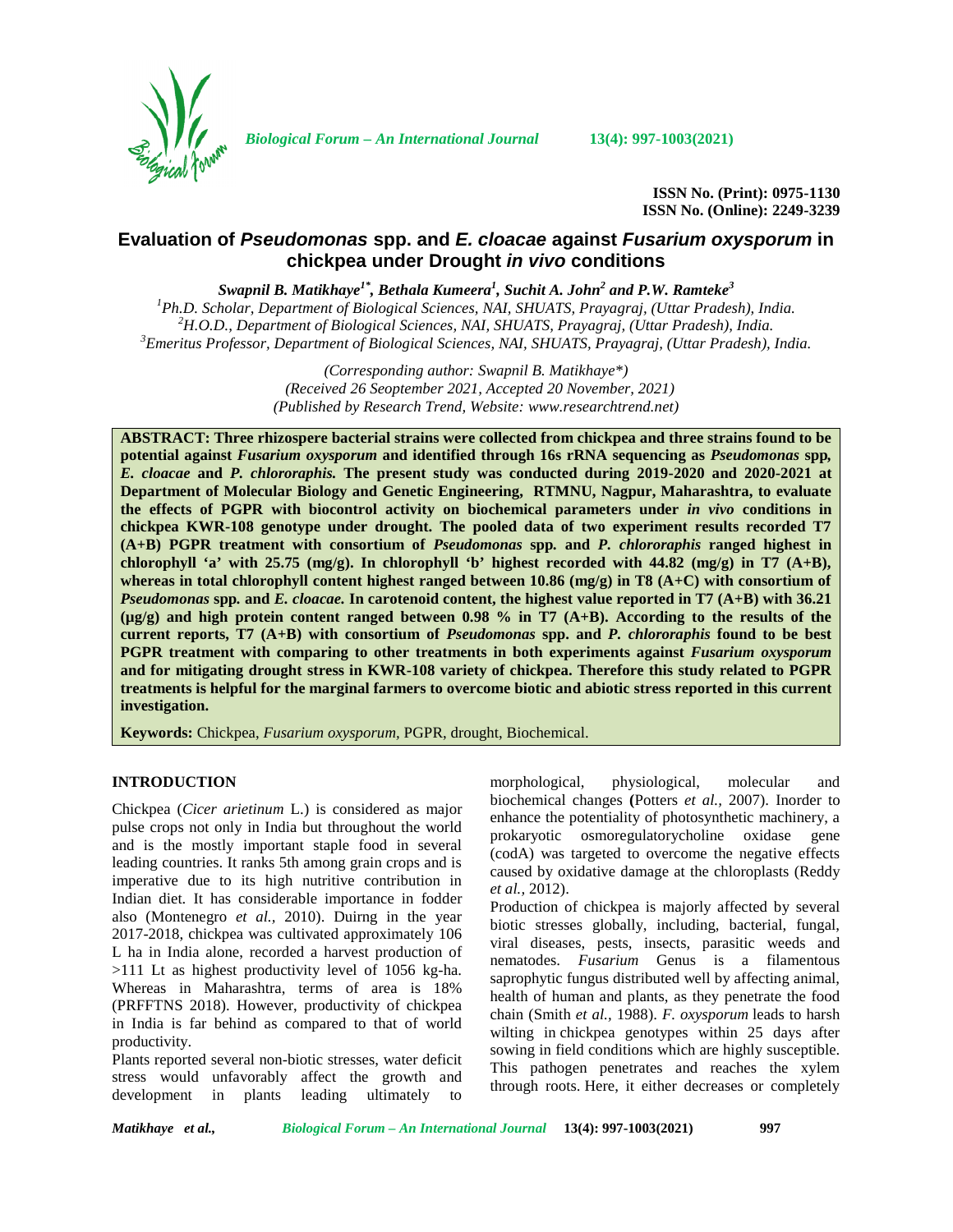blocks the aerial parts from transport of water that ultimately leads to death **(**Halila *et al.,* 2009).

The application of plant growth promoting rhizobacteria (PGPR) would be the alternative solution to overcome the negative effects and ability to cope up with various biotic and abiotic stress factors. This also aids the chickpea cultivation more independent on chemical fertilizers leading to sustainability **(**Sagar *et al.,* 2021). These microbes are interconnected with roots of the plant and are identified to be advantageous for the delayed leaf senescence, increased yield, germination rate, nutrient availability, leaf area, protein content, chlorophyll content and overall growth (Sagar *et al.,* 2020c). Several literatures have specified that PGPR efficiently mitigate the destructive impacts of several stresses through diverse mechanisms and act as plant helpers in combating stress by increasing the tolerance in plants (Laloo *et al.,* 2017). The objective of the present study is to study the effects of (Plant growth promoting rhizobactera) PGPR with biocontrol activity on biochemical parameters in situ (field) studies.

### **MATERIAL AND METHODS**

The present investigations were carried out during 2019-2020 and 2020-2021 at Department of Molecular Biology and Genetic Engineering, Rashtrasant Tukdoji Maharaj Nagpur University (RTMNU), Nagpur, Maharashtra.

### **Chickpea Variety:**

Chickpea variety KWR 108 was released in the year 1996 by Chandrashekar Azad University of Agriculture & Technology (CSAUAT), Kanpur and seeds were obtained from ICAR-IIPR, Kanpur. The silent features are: seeds are dark brown and small and resistant to wilt, 130-135 days to maturity and production 20-23Quintal/Hectare.

## **PGPRs Details:**

Three PGPRs were obtain culture collection of Department of Biological Science SHUATS Prayagraj.

### **Pathogen Details:**

Pathogen- *Fusarium Oxysporum* Obtain from Department of Molecular and Genetic Engineering (Rashtrasant Tukdoji Maharaj Nagpur University) RTMNU, Nagpur, Maharashtra.

### **Seed treatment:**

Seeds were priorly soaked overnight by three PGPRs with single and consortium treatments according to compatibility test results.

**Pot and Field trials:** Experiments were carried out during 2019-2020 (Polyhouse conditions) and 2020- 2021 at research fields according to RBD layout, Department of Molecular Biology and Genetic Engineering, Rashtrasant Tukdoji Maharaj Nagpur University (RTMNU), Nagpur, Maharashtra.



**Plate 1:** Preparation of field trial and soil inoculation with *F. oxysporum.*



**Plate 2:** Pot trail experiment conducted at polyhouse of RTMNU.



**Plate 3:** Research field work at Department of Molecular Biology and Genetic Engineering, RTMNU.



**Plate 4:** Estimation of protein content in leaves of chickpea.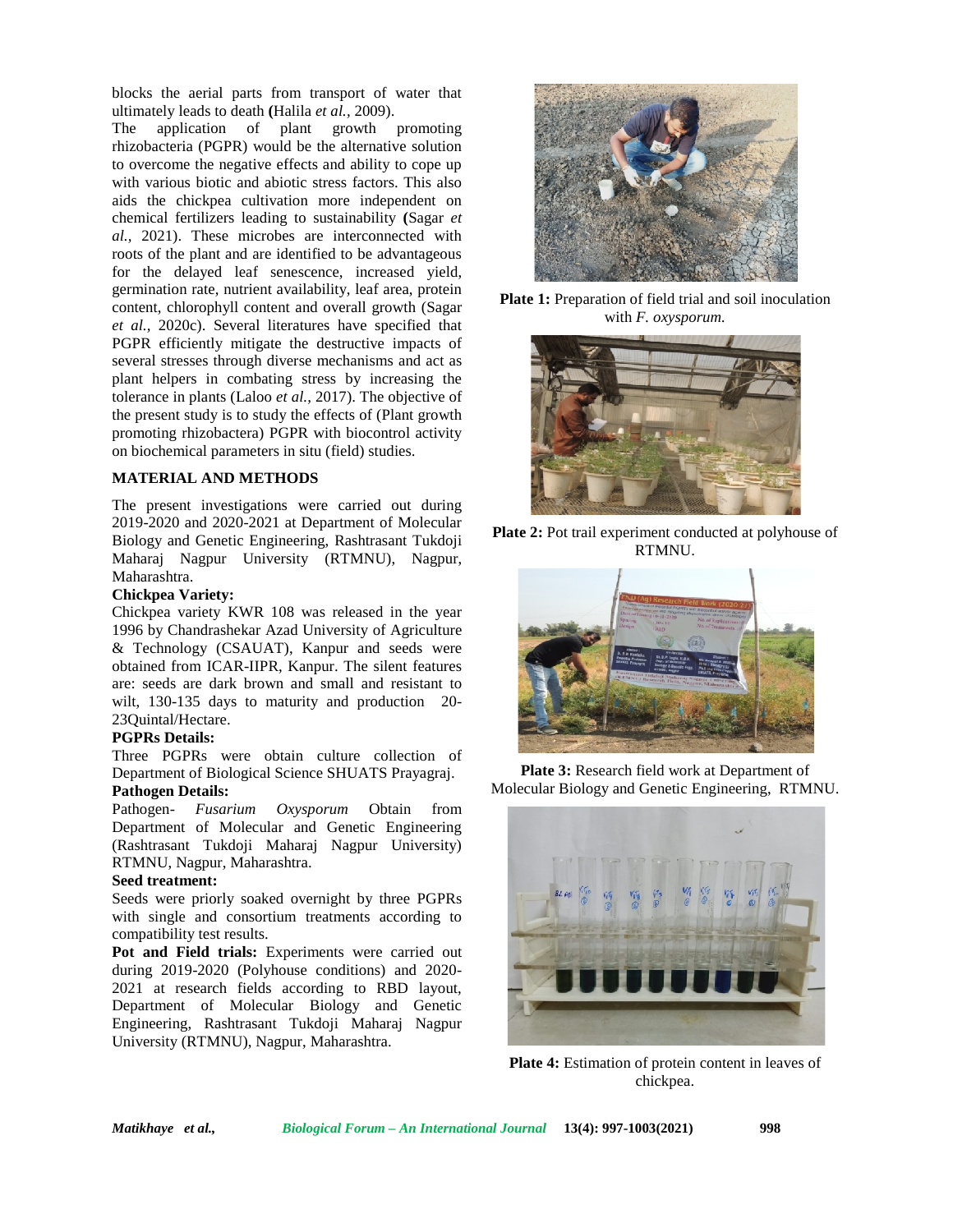### **Treatment details:**

T1- control T2- control (pathogen-*Fusarium oxysporum*) T3- control (with *drought*) T4- Isolate A (*Pseudomonas* spp*.*) T5- Isolate B (*P. chloraphis*) T6- Isolate C (*E. cloacea*) T7- Isolate A+B T8- Isolate A+C T9- Isolate B+C T10- Isolate A+B+C

**Dual culture test:** Bacteria inoculated on both the edges remaining bacteria inoculated as centre, as the control plate of pathogen was recorded 90 mm diameter petri plate with pH 6.1*,* incubated at 30°C on PDA medium. After 24 h, a 5-7 mm of diameter active fungus was inoculated at the center with a 12-h photoperiod. The zone of inhibition in between the 2 bacterial cultures was measured on following 72 hours after inoculation (Krishna *et al.,* 2005).

**Chlorophyll content:** Chlorophyll was observed by obtained 1 gm of leaf samples at maturity phase starting, and these were weighed again and crushed with 80% of acetone to it and made up to volume by 20ml. these were centrifuged for 10 minutes at 600 rpm. The supernatant collected in a fresh tubes for the spectrophotometer observations at 663nm and 645nm and calculated according to the given below formulas for chlorophyll 'a', 'b' and total chlorophyll content **(**Wellborn, 1983).

Chlorophyll'a' (mgg – 1F.W.) = 12.7 x (A663) – 2.69 x(A645)x 
$$
\frac{V}{1000 \text{ x}wxa}
$$
  
\nChlorophyll'b' (mgg – 1F.W.) = 22.9 x (A645) – 4.68 x (A663) x  $\frac{V}{1000 \text{ x}wxa}$   
\nTotal chlorophyll (*mgg – 1F.W.*) = 20.2 x (A645) + 8.02 x (A663) x  $\frac{V}{1000 \text{ x}wxa}$ 

**Carotenoid content:** Carotenoid was determined according to **(**Wellborn, 1983). 1 gram leaves sample weighed and crushed with 80% acetone made up the volume to 25 ml with 80% acetone and the

centrifugation was at 3000 rpm at 10 min. Supernatant was observed readings at 470nm spectrophotometer and calculated accordingly by given formula.

Total carotenoids = 
$$
\frac{[1000 A470 - (3.27 Chla + 104 Chlb)]}{229}
$$

**Protein:** it was determined by collected 0.5gm of leaf sample from every treatment crushed with phosphate buffer in a mortar and pestle. This was centrifuged and collected into another new test tube at -20°C for an hour or two, as centrifugation was done for 10-15 minutes at 12000rpm at  $4^{\circ}$ C in every bradford reagent 2 ml, 10  $\mu$ l (sample) in 990  $\mu$ l (distilled H<sub>2</sub>O) was mixed, and measured at 595nm, hence calculated by bovine serum (Bradford, 1976).

**Statistical Analysis.** The statistical analysed for the data obtained in this current investigation was by two<br>way factor by OPSTAT software RBD (randomized<br>block design). It was correlated to analysis of variance<br>at 5% level and was found to be significant. The pooled<br>was done way factor by OPSTAT software RBD (randomized block design). It was correlated to analysis of variance at 5% level and was found to be significant. The pooled was done analyses as per *(Gomez and Gomez, 1984)*.

### **RESULTS**

The further investigation was done under *in situ* conditions in single and consortium treatments of above said three PGPR isolates according to compatibility test results.

**Biocontrol activity:** Thirty one isolates were screened under *in vitro* from chickpea rhizosphere to perform dual culture technique for biocontrol and antagonistic activities. Three isolates mentioned in this study were found to be potential with high antagonism activity. PR1 identified as *E. cloacae* reported high inhibition of 62.21%, followed by PR21 identified as *P.* spp*.* with

high inhibition of 61.85%, nextly by isolate PR29 identified as *P. chlororaphis* with 55.36% of inhibition against *F.o.c.* during dual culture assay, where control was maintained at 90mm in petriplate. Inhibition zone in mm was recorded and inhibition percentage was calculated accordingly, the results thus obtained were shown in Fig. 1.



**Fig. 1.** Variation of Graphical representation in inhibition percentage of dual culture assay, against *F.o.c.*by potential PGPR isolates under *in vitro* conditions.

**Chlorophyll 'a' (mg/g):** In variety KWR-108, the differential response for the chlorophyll 'a' under single and combined PGPR treatments were recorded highest as 25.52 mg/gin T9 (B+C) with consortium (*E. cloacae*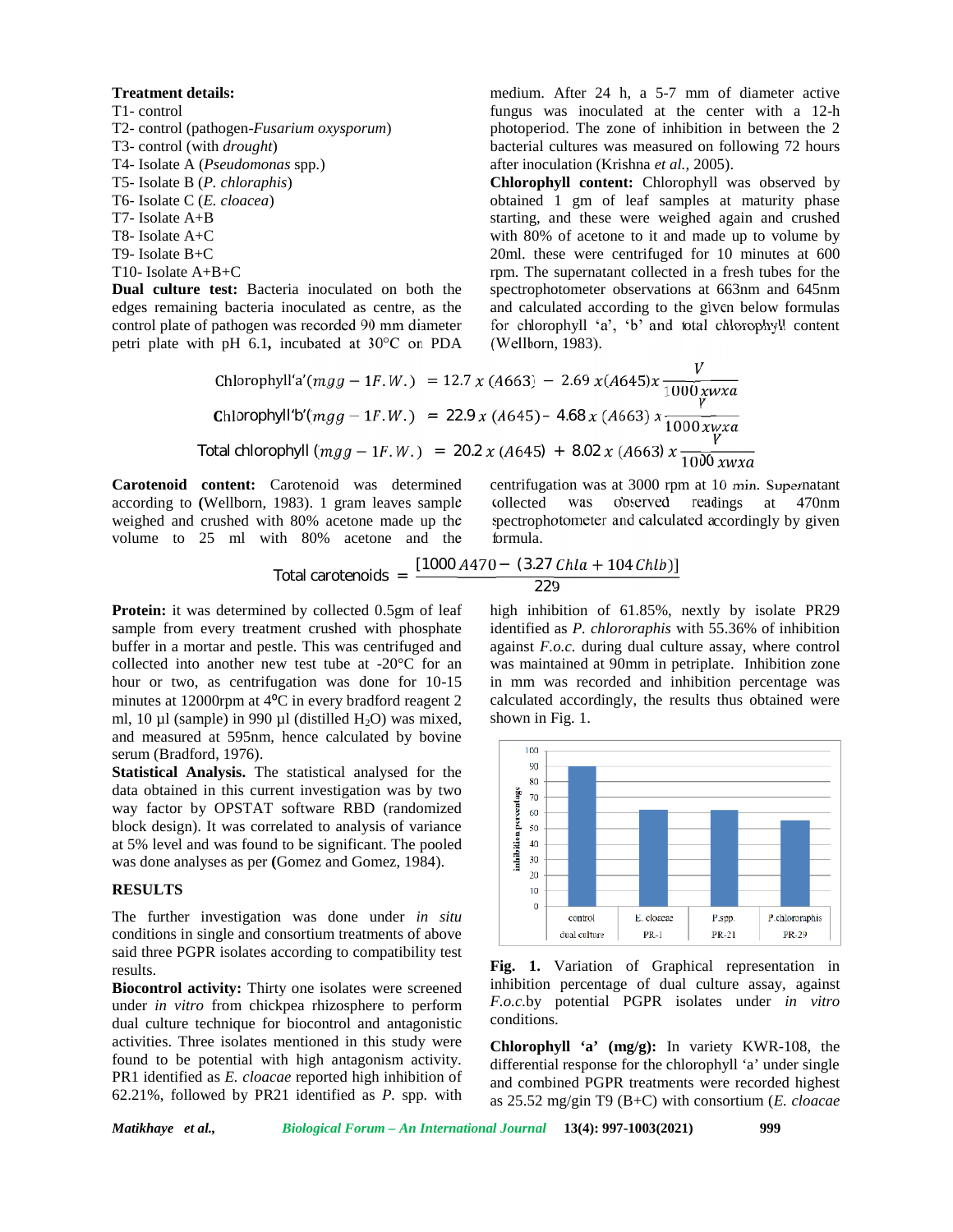and *P. chlororaphis)* and 32.94 mg/gin T7 (A+B) (*Pseudomonas* spp. and *P. chlororaphis)* in contrast to other treatments against *Fusarium oxysporum* during 2019-2020 and 2020-2021 (Fig. 2). Moreover the maximum chlorophyll 'a' was observed as 25.79 mg/gin T7 (A+B) according to the pooled data. Simultaneously the minimum chlorophyll 'a' recorded in T3 as 14.21 mg/g followed by 4.37 mg/gin two consecutive years. However the least was recorded as 9.29 mg/g in pooled data of both the cropping years in T3 as pathogen treated plants over untreated and drought controlled treatments.



**Fig. 2.** Graphical representation of variation in chlorophyll 'a' (mg/g) in KWR-108 variety due to<br>
potential PGPRs against *Fusarium oxysporum* in<br>
drought stress management within two consecutive<br>
growing seasons (2019-20 and 2020-21) and pool data.<br> **Chlorophyll 'b' (** potential PGPRs against *Fusarium oxysporum* in drought stress management within two consecutive growing seasons (2019-20 and 2020-21) and pool data.

**Chlorophyll 'b' (mg/g):** In variety KWR-108, the differential response for the chlorophyll 'b' under single and combined PGPR treatments were recorded  $\begin{bmatrix} 8 & 20 \\ 10 & 10 \end{bmatrix}$ highest as 46.17 mg/gin T6 (B) with single treatment of *E. cloacae* and 59.93 mg/gin T7 (A+B) (*Pseudomonas* spp. and *P. chlororaphis)* in contrast to other treatments against *Fusarium oxysporum* during 2019-2020 and 2020-2021 (shown in Fig. 3).



**Fig. 3.** Graphical representation of variation in chlorophyll 'b' (mg/g) in KWR-108 variety due to potential PGPRs against *Fusarium oxysporum* in drought stress management within two consecutive growing seasons (2019-20 and 2020-21) and pool data.

Moreover the maximum chlorophyll 'b' was observed as 44.82 mg/gin T7 (A+B) according to the pooled data. Simultaneously the minimum chlorophyll 'b' recorded in T3 as 25.72 mg/g followed by 8.1 mg/gin two consecutive years. However the least was recorded as 16.92 mg/g in pooled data of both the cropping years in T3 as pathogen treated plants over untreated and drought controlled treatments.

**Total chlorophyll content (mg/g):** In variety KWR- 108, the differential response for the total chlorophyll content under single and combined PGPR treatments were recorded highest as 51.04 mg/g in T8 (A+C) with consortium of (*Pseudomonas* spp. and *E. cloacae)* and 90.35 mg/gin T4 (A) (*Pseudomonas* spp.) in contrast to other treatments against *Fusarium oxysporum* during 2019-2020 and 2020-2021 (Fig. 4). Moreover the maximum total chlorophyll content was observed as 70.86 mg/gin T8 (A+C) according to the pooled data. Simultaneously the minimum total chlorophyll content recorded in T3 as 28.47 mg/g followed by 23.28 mg/g in two consecutive years. However the least was recorded as 25.88 mg/g in pooled data of both the cropping years in T3 as pathogen treated plants over untreated and drought controlled treatments.



**Fig. 4.** Graphical representation of variation in total chlorophyll (mg/g) in KWR-108 variety due to potential PGPRs against *Fusarium oxysporum* in drought stress management within two consecutive growing seasons (2019-20 and 2020-21) and pool data.

**Carotenoid content (µg/g):** In variety KWR-108, the differential response for the carotenoid content under single and combined PGPR treatments were recorded highest as 24.59  $\mu$ g/gand 47.84  $\mu$ g/g in T7 (A+B) with consortium of (*Pseudomonas* spp. and *P. chlororaphis)* in contrast to other treatments against *Fusarium oxysporum* during 2019-2020 and 2020-2021 (shown in Fig. 5). Moreover the maximum carotenoid content was observed as  $36.21 \mu g/g$  in T7 (A+B) according to the pooled data. Simultaneously the minimum carotenoid content recorded in T3 as 14.37 µg/g followed by 32.67  $\mu$ g/g in two consecutive years. However the least was recorded as 23.52 µg/g in pooled data of both the cropping years in T3 as pathogen treated plants over untreated and drought controlled treatments.

*Matikhaye et al., Biological Forum – An International Journal* **13(4): 997-1003(2021) 1000**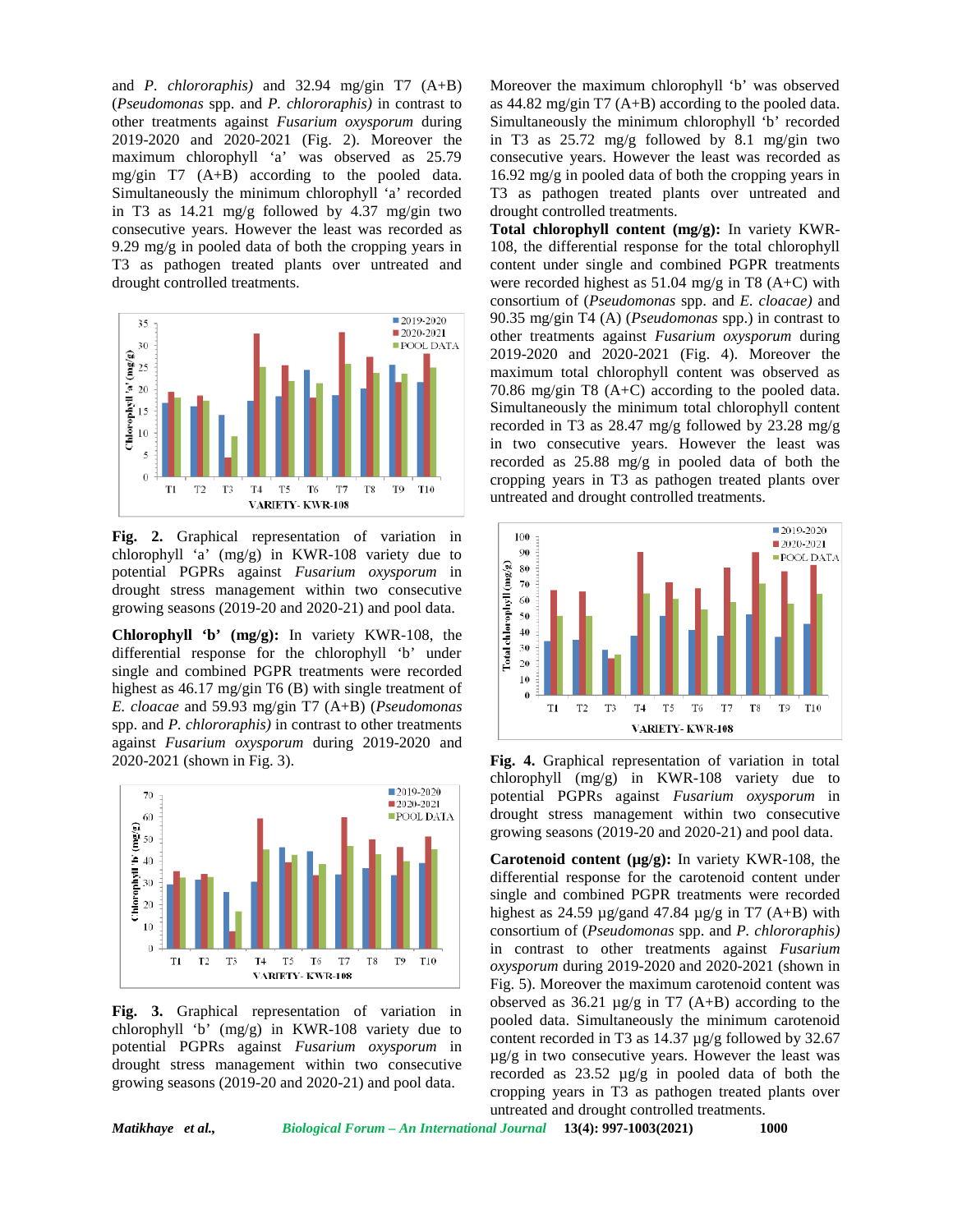

**Fig. 5.** Graphical representation of variation in carotenoid  $(\mu g/g)$  in KWR-108 variety due to potential PGPRs against *Fusarium oxysporum* in drought stress management within two consecutive growing seasons (2019-20 and 2020-21) and pool data.

**Protein content (%):** In variety KWR-108, the differential response for the protein content under single and combined PGPR treatments were recorded highest as  $0.15$  (%) and  $1.8$  (%) in T7 (A+B) with consortium of (*Pseudomonas* spp. and *P. chlororaphis*) in contrast to other treatments against *Fusarium oxysporum* during 2019-2020 and 2020-2021 (shown in Fig. 6). Moreover the maximum protein content was observed as  $0.98$  (%) in T7 (A+B) according to the pooled data. Simultaneously the minimum protein content recorded in T3 as 0.11 (%) followed by 0.27 (%) in two consecutive years. However the least was recorded as 0.19 (%) in pooled data of both the cropping years in T3 as pathogen treated plants over untreated and drought controlled treatments.



**Fig. 6.** Graphical representation of variation in protein (%) in KWR-108 variety due to potential PGPRs against *Fusarium oxysporum* in drought stress management within two consecutive growing seasons (2019-20 and 2020-21) and pool data.

#### **DISCUSSION**

PGPR ameliorated the synergistic effects of water deficit stress by improving osmoregulation and water balance by declining the chlorophyll, protein degradation and can maintain healthy photosystem too

which effectively decline ROS damage (Khayatnezhad *et al.,* 2011). The chlorophyll content in this present study resulted to be high in comparison to un treated controlled treatments under drought effects when inoculated with PGPR *Pseudomonas* spp*.* treatment (Zaeifizade *et al.,* 2009).

The metabolite level alters and increases potential PGPR performance with *Pseudomonas* spp*.* consortium by producing higher sugar, protein content compared to controlled treatments and provide undamaged photosystem in chickpea. Increase in carotenoid and chlorophyll content in PGPR treated plants supported by many literatures could be attributed to advanced accessibility of organic matter and nutrients in rhizosphere of chickpea (Esitken *et al.,* 2006).

During drought, chlorophyll is damaged due to excessive production of ROS that results in destruction of cell organelles and cellular metabolism in leaf tissue **(**Abbas *et al.,* 2013). The water deficit stress conditions eventually declines photosynthetic activities which finally leads to delayed photosynthetic pigments into photosystem complexes and its synthesis (Rani *et al.,* 2008).

The chlorophyll 'a', 'b' and total chlorophyll content was recorded to be increased significantly, resulting from the PGPR treatment with *Pseudomonas* spp*.* with respect to control, under stress condition in chickpea. The concerted action of both antioxidants like non enzymatic and enzymatic system alleviates oxidative damage in plants such as ascorbic acid, -carotenes and enzymes like superoxide dismutase, peroxidase, catalase and glutathione reductase (Gaurav *et al.,* 2016). Carotenes plays as antioxidant defense system but they are very susceptible to oxidative damage caused due to water stress conditions, although several reports depicted that PGPR inoculation with *Pseudomonas* spp*.* accelerate the photosynthetic pigments. This helps from photo damage and facilitate the harmless dissipation of excitation energy to light collecting chlorophyll antenna, thus protecting chlorophyll (Prochazkova *et al.,* 2001).

The -carotene in the chloroplasts bound to the core complexes of PS- I and PS-II that provides protection against ROS harmfull effects, through direct quenching of triplet chlorophyll which prevents the singlet oxygen generation and protects from oxidative damage in this current study reports. -carotene not only acts as effective antioxidant but also plays vital role in sustaining and protecting photochemical process as an accessory pigment (Wahid, 2007).

One of the common consequences during stress is protein damage, so maintaining protein content in leaves is necessary for plant survival. Significantly, leaf protein content increment was evident after treated with PGPRs single and consortium in this current study with *Pseudomonas* spp*.* in comparison to untreated when grown under drought conditions in legume plants **(**Afzal *et al.,* 2008). This PGPR helps to mitigate ROS

*Matikhaye et al., Biological Forum – An International Journal* **13(4): 997-1003(2021) 1001**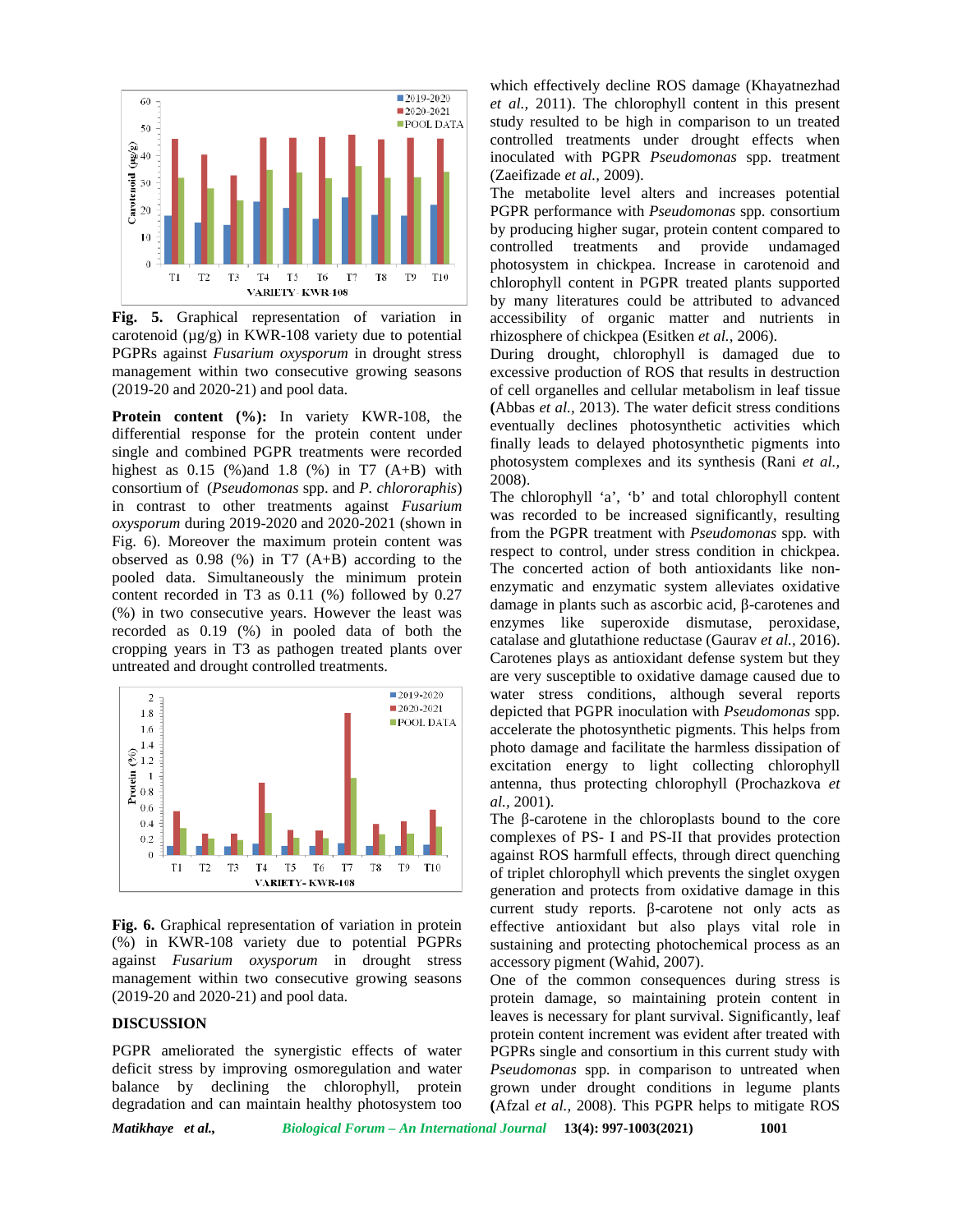over production and to synthesize antioxidant enzymes, heat shock proteins and other harmones, in order to cope with environmental stresses (Wani *et al.,* 2016).

Proteins levels decreases in leaves during drought due to the declined synthesis. The present investigation has been supported by many literatures considering *Pseudomonas* spp*.* altered gene expression at water stress Shown in Plate 4, therefore mRNAs and new proteins were synthesis, helped to withstand during drought against *F. oxysporum.* In addition, these involved in signal transduction regulation and gene expression and transcription factors (Seyed *et al.,* 2014).

#### **CONCLUSION**

From the results, it is concluded that  $T7(A+B)$  is the best combination treatment comprising of *Pseudomonas* spp*.* and *Pseudomonas chlororaphis* in control of *Fusarium oxysporum* and mitigating drought stress in KWR-108 variety of chickpea in terms of biochemical parameters such as chlorophyll, caratenoid and protein content. Therefore PGPR would be suitable reason to overcome reported pathogen even under water deficit conditions.

**Acknowledgment.** The authors would be thankful for the research fields and laboratory facilities provided during two consecutive year trails at Department of Molecular Biology and Genetic Engineering (Rashtrasant Tukdoji Maharaj Nagpur University) RTMNU, Nagpur, Maharashtra. **Conflict of Interest.** None.

#### **REFERENCES**

- Abbas, T., Pervez, M. A., Ayyub, C. M. and Ahmad, R. (2013). "Assessment of morphological, antioxidant, biochemical and ionic responses of salttolerant and salt-sensitive okra (*Abelmoschus esculentus*) under saline regime," *Pakistan Journal of Life and Social Sciences*, *11*: 147–153.
- Afzal Bano, A. (2008). Rhizobium and phosphate solubilizing bacteria improve the yield and phosphorus uptake in wheat (*Triticum aestivum*). *International Journal of Agriculture and Biology Engineering, 10*: 85–88.
- Bradford, M. M. (1976). A rapid and sensitive method for the quantitation of microgram quantities of protein utilizing the principle of protein-dye binding. *Analytical Biochemistry, 72*: 248-254.
- Esitken, A., Pirlak, L., Turan, M. and Sahin, F. (2006). Effects of floral and foliar application of plant growth promoting rhizobacteria (PGPR) on yield, growth and nutrition of sweet cherry. *Scientia horticulturae*, *110*: 324-327.
- Gaurav, A., Ahmad, M. A., Meena, H. S., Saxena, R. P. N., & Prakash, P. (2016). Induction of growth and physiological parameters in chickpea (*Cicer arietinum* L.) by plant growth-promoting Rhizobacteria under salinity stress. *Journal of Pure and Applied Microbiology*, *10*(2), 937-940.
- Gomez, K. A. and Gomez, A. A. (1984). Statistical procedures for agricultural research (2 ed.). John wiley and sons, New York, 680p.
- Halila, I., Cobos, M. J., Rubio, J., Millan, T., Kharrat, M., Marrakchi, M. and Gil, J. (2009). Tagging and mapping a second resistance gene for Fusarium wilt race 0 in chickpea. *Europeran Journal of Plant Pathology, 124*: 87-92.
- Khayatnezhad, M., Gholamin, R., Jamaati-e-Somarin, S. H., Zabihie-Mahmoodabad, R. (2011). The leaf chlorophyll content and stress resistance relationship considering in corn cultivars (*Zea mays*). *Advances in Environmental Biology, 5*: 118–122.
- Krishna Kishore, G., Pande, S. and Podile, A. R. (2005). Biological control of collar rot disease with broadspectrum antifungal bacteria associated with groundnut. *Canadian Journal of Microbiology, 51*: 123–132.
- Laloo, B., Rai, P. K. and Ramteke, P. W. (2017). Effect of PGPR on Improving the Germination of Durum Wheat (*Triticum durum* Desf.) under pH Stress Condition. *International Journal of Current Microbiology and Applied Science, 6*: 4294-4302.
- Montenegro, J. B., Fidalgo, J. A., Gabella, V. M. (2010). Response of chickpea (*Cicer arietinum* L.) yield to zinc, boron and molybdenum application under pot conditions. *Spanish Journal of Agriculture* Resource. *3*: 797–807.
- PRFFTNS. (2018). Pulses Revolution From Food to Nutritional Security Ministry of Agriculture & FW (DAC & FW) GOI
- Potters, G., Pasternak, T. P., Guisez, Y., Palme, K. J., Jansen, M. A. K. (2007). Stress-induced morphogenic responses: growing out of trouble. *Trends in Plant Science, 12*: 98–105.
- Prochazkova, D., Sairam, R. K., Srivastava, G. C., Singh, D. V. (2001). Oxidative stress and antioxidant activity as the basis of senescence in maize leaves. *Plant Science, 161*: 765–771.
- Rani, A., Shouche, Y. S., Goel, R. (2008). Declination of copper toxicity in pigeon pea and soil system by growth-promoting *Proteus vulgaris* knp3 strain. *Current Microbiology, 57*: 78–82.
- Reddy, D. S., Bhatnagar-Mathur, P., Vadez, V., Sharma, K. K. (2012). Grain legumes (soybean, chickpea, and peanut): omics approaches to enhance abiotic stress tolerance. In: Tuteja N, Gill SS, Tiburcio AF, Tuteja R (eds), *Improving Crop Resistance to Abiotic Stress*, *2*: 995–1032.
- Sagar, A., Rathor, P., Ramteke, P. W.,\* Ramakrishna, W., Reddy M. S. and Pecoraro, L. (2021). Plant growth promoting rhizobacteria, arbuscular mycorrhizal fungi and their elite combination to counteract the negative effects of saline soil on agriculture: Key macromolecules and mechanisms. *Microorganisms, 9*: 1491.
- Sagar, A., Singh, A., Labhane, N. M., Riyazzuddin, R., Marker, S. and Ramteke, P. W. (2020c). Native bacterium *Erwinia* sp. (PR16) enhances growth and yield of wheat (*Triticum aestivium*) variety AAI-W6 under reduced level of NPK. *International Journal of Life Sciences and Applied Science, 2*: 27-36.
- Seyed, Y. S., Lisar, Rouhollah, Motafakkerazad, Mosharraf, Hossain, M. and Ismail, Rahman, M. M. (2014). Water Stress in Plants: Causes, Effects and Responses. Water stress. *Intech Journal, 9*: 963-978.

*Matikhaye et al., Biological Forum – An International Journal* **13(4): 997-1003(2021) 1002**